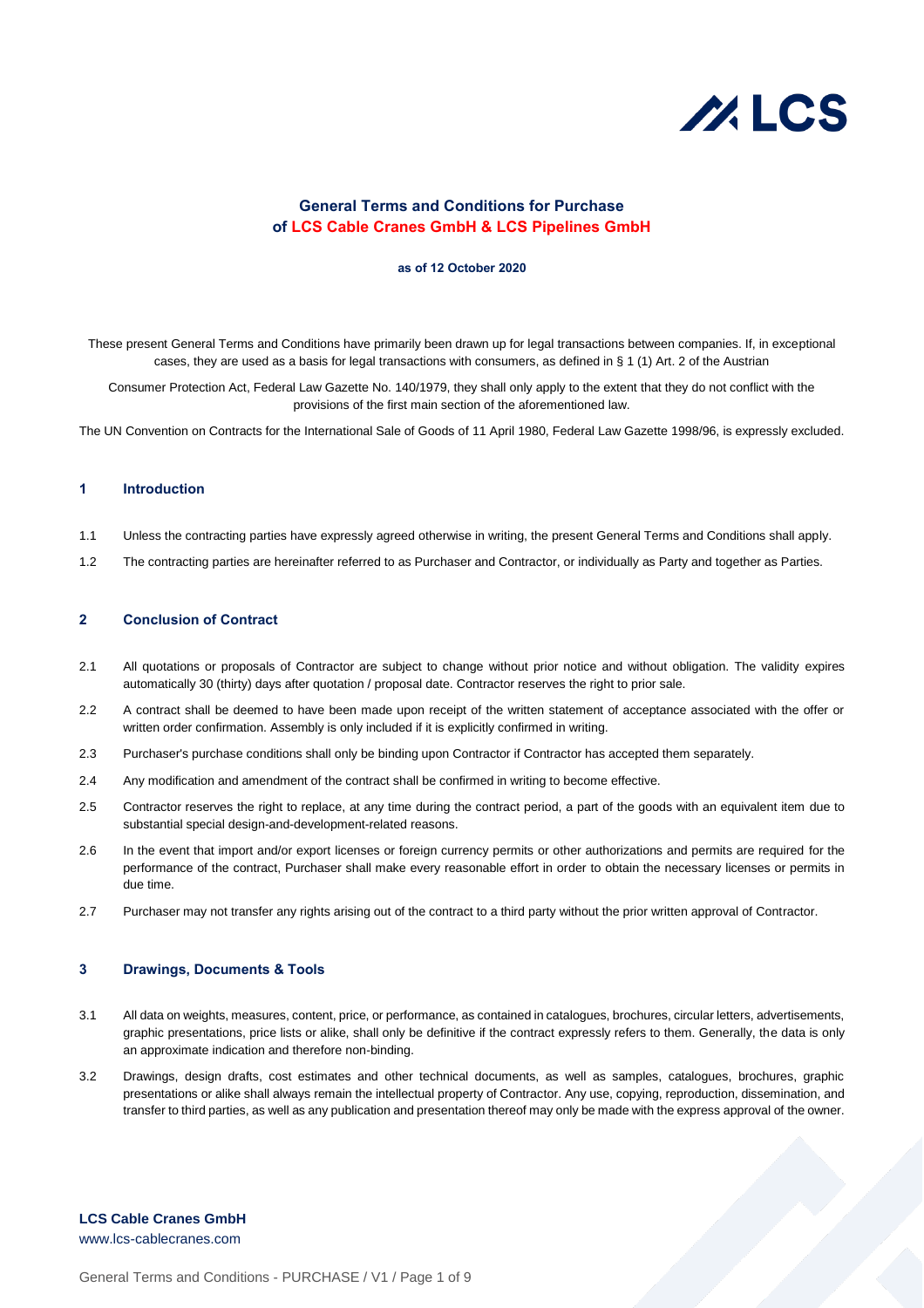

3.3 Unless otherwise agreed, Contractor shall retain possession and ownership of the tools, equipment, molds, auxiliary tools, etc., required or manufactured for the performance of the contract. To the extent such tools or equipment can be specifically used solely for the respective products manufactured for Purchaser, such tools and equipment shall be solely used within that scope.

## **4 Packaging**

Unless other arrangements have been agreed upon

- a) the listed prices are without packaging;
- b) the goods are packaged according to general trade practice to avoid, under normal transport conditions, any damage to the goods on their way to the agreed destination. The goods are packaged at Purchaser's expense, and the packaging material will only be taken back if so agreed by the Parties.

#### **5 Delivery & Passage of Risk**

- 5.1 Unless otherwise agreed by means of contract, the goods shall be deemed to have been sold "ex works" (EXW) (ready for collection). The Parties can agree on another INCOTERM where Contractor shall arrange (or part of) the transportation to Purchaser. The INCOTERMS shall apply in the version valid on the date when the contract is concluded.
- 5.2 In the absence of any other agreement, the period of delivery of goods shall begin at the latest of the following dates:
	- a) the date when the contract is concluded;
	- b) the date on which Purchaser has complied with all technical, commercial and financial preconditions;
	- c) the date on which Contractor has received a payment on account that is due prior to the delivery of the goods, or a commercial letter of credit has been issued.
- 5.3 Contractor shall have the right to make partial or advance deliveries.
- 5.4 If Contractor is arranging the transport or parts of it, Contractor can never be held liable for a delay in delivery/transportation and/or damage for the sold goods during transportation, unless caused by Contractor´s gross negligence or wilful misconduct.
- 5.5 If Purchaser does not accept the goods supplied or the assembly works performed in the contractually agreed place or at the contractually agreed time, and if no reason for relief according to Article 15 applies, Contractor may either demand the performance of the contract or withdraw from the contract, granting a respite. In any event Purchaser is obliged to pay damages in full.
- 5.6 In the event that the goods are not delivered collectively, as contractually agreed, and consequently have been segregated due to a reason caused by Purchaser, Contractor may store the goods at Purchaser's cost and risk. Contractor shall also be entitled to claim a refund for any justified expenses that Contractor had to incur in connection with performing the contract and that are not covered by the payments received. This precludes any and all other claims against Purchaser due to the segregation caused by Purchaser.
- 5.7 If Contractor has caused a delay in delivery or the assembly, Purchaser may either demand the performance of the contract or withdraw from the contract, granting a reasonable respite. In case of custom-made goods according to the order, it shall be considered, when setting a respite, that Contractor probably might not use these goods for another purpose.
- 5.8 If a delivery or the assembly is delayed on account of a circumstance on Contractor's part that constitutes a reason for relief according to Article 15, a reasonable extension of the period of delivery or assembly shall be granted, without default being incurred.
- 5.9 In the event of non-compliance with the delivery or assembly period caused by the Contractor, Contractor shall refund Purchaser for any dunning and collection costs arising as further damage due to the delay.
- 5.10 Any other claim of Purchaser against Contractor, due to Contractor's delay, than those listed in Article 5 shall be precluded.
- 5.11 If Contractor has to withdraw or re-dispatch its assembly operators due to a suspension of the assembly which is not caused by Contractor, the costs arising thereby have to be borne by Purchaser.

# **LCS Cable Cranes GmbH** www.lcs-cablecranes.com

General Terms and Conditions - PURCHASE / V1 / Page 2 of 9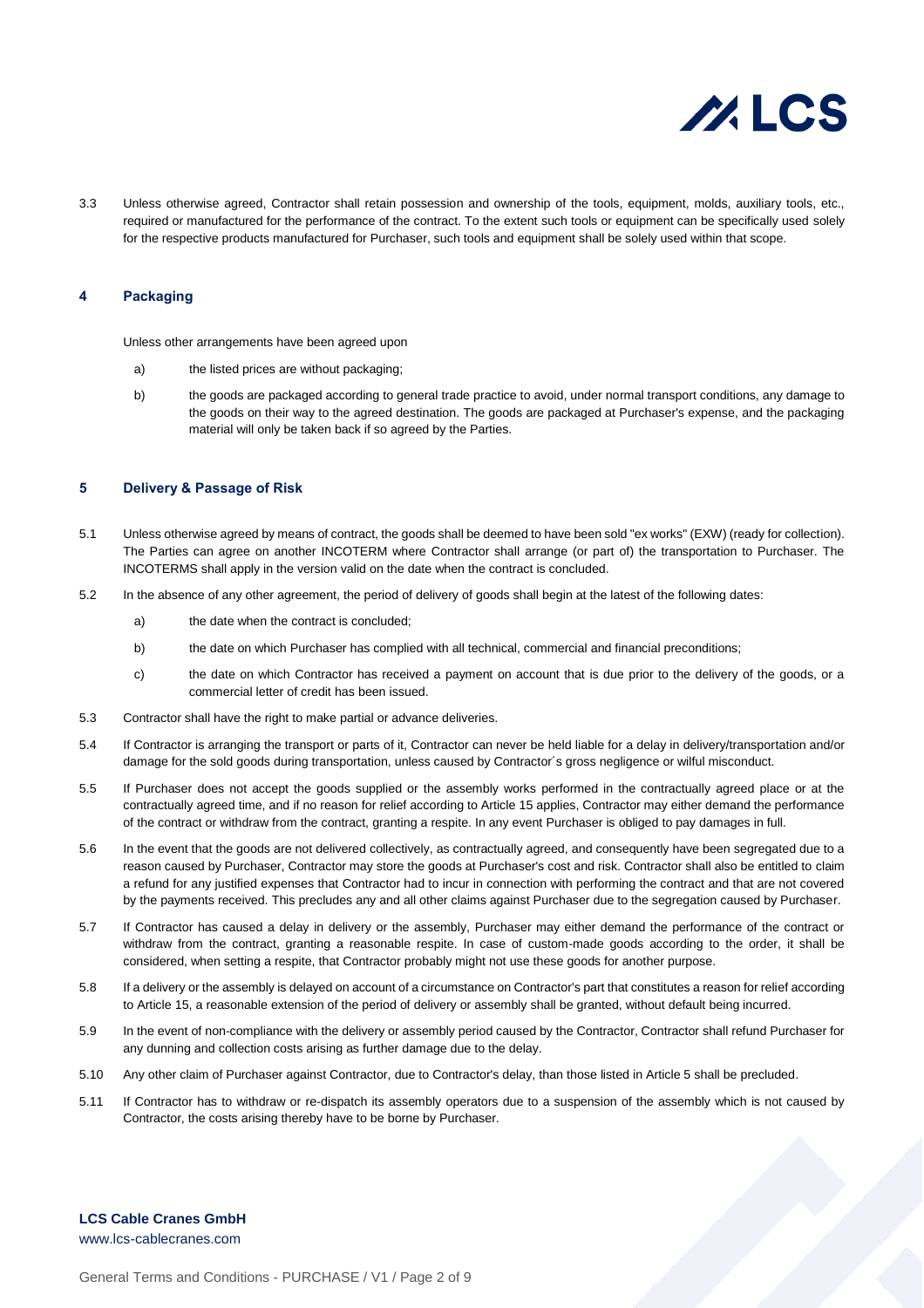

- 5.12 In case Contractor´s assembly personnel cannot work on full shifts through no fault of themself, invoicing is still affected for all legal working hours.
- 5.13 If Purchaser insists that the assembly is performed even in case of unfavourable weather, any liability for a damage arising thereby passes to the Purchaser.

#### **6 Precaution of the Purchaser regarding the Assembly**

- 6.1 In case of the performance of assembly services by Contractor, Purchaser has to initiate in a timely manner, prior to the commencement of the assembly works, but also meanwhile, and on its own cost and risk, all preparations and preliminaries with respect to personnel and material which are necessary for the properly start of the assembly works, their failure-free performance and orderly finalization.
- 6.2 If not stipulated to the contrary, this includes at least the respective constructional provisions of the construction site, the supply with the necessary devices, tools, instruments, locker rooms and sanitary facilities and other gadgets, required auxiliary supplies and working material, unskilled labour, etc. All necessary supply provided by Contractor is invoiced separately.
- 6.3 Since Contractor has to provide only the usual hand tools, the use of all other special tools and features, which cannot be provided by Purchaser and consequently are supplied by Contractor, are invoiced separately, together with the costs for the transport and backhaul, on the basis of an extra agreement.

## **7 Insurance & Custody of the Purchaser**

In case of assembly works performed by Contractor, Purchaser has to provide sufficient custody for all materials provided by the Contractor and personal equipment of the assembly personnel, and is liable until complete finalization of the assembly works or the clearance and the transportation of these materials and personal equipment back to Austria. If a damage, destruction or loss of these materials and personal equipment occurs due to a force majeure event Purchaser is also liable. Security instructions and other hazard notes are conducted by Purchaser as well as provisions regarding fire protection.

# **8 Imminent danger**

In case of imminent danger, the approval of Purchaser is assumed for such services which were necessary for the performance of the order but for which the approval of Purchaser could not be achieved in due time. Purchaser must be informed as soon as possible about the performance of these services which were not part of the order. Since these services of Contractor were inevitable, they must be accepted and compensated by Purchaser. Contractor has to invoice these services separately and disclose them in detail.

## **9 Acceptance Test in case of Assembly**

- 9.1 If the performance of an acceptance test is contractually agreed between the Parties, Contractor has to inform Purchaser in writing about the readiness of the goods to be delivered, with the exception of spare parts and service work, or the readiness to accept the performed assembly. Such notification shall be given in good time and include a date of acceptance testing which enables Purchaser to prepare itself in due course for the testing or to be represented at the testing by an authorized person who shall be notified in advance to Contractor. Purchaser undertakes to participate in the acceptance testing during the normal working hours. In the event of inspection by the public authorities, such inspection will be deemed to be equivalent to acceptance by Purchaser.
- 9.2 An acceptance report on the acceptance test shall be prepared by Contractor.
- 9.3 In the event of Purchaser or its authorized representative not attending the acceptance test despite having been notified in due time, Contractor shall prepare the acceptance report by itself and sign it. Purchaser shall receive a copy of the acceptance report. In such cases, Purchaser shall not be entitled to object to the accuracy of the acceptance report.

**LCS Cable Cranes GmbH**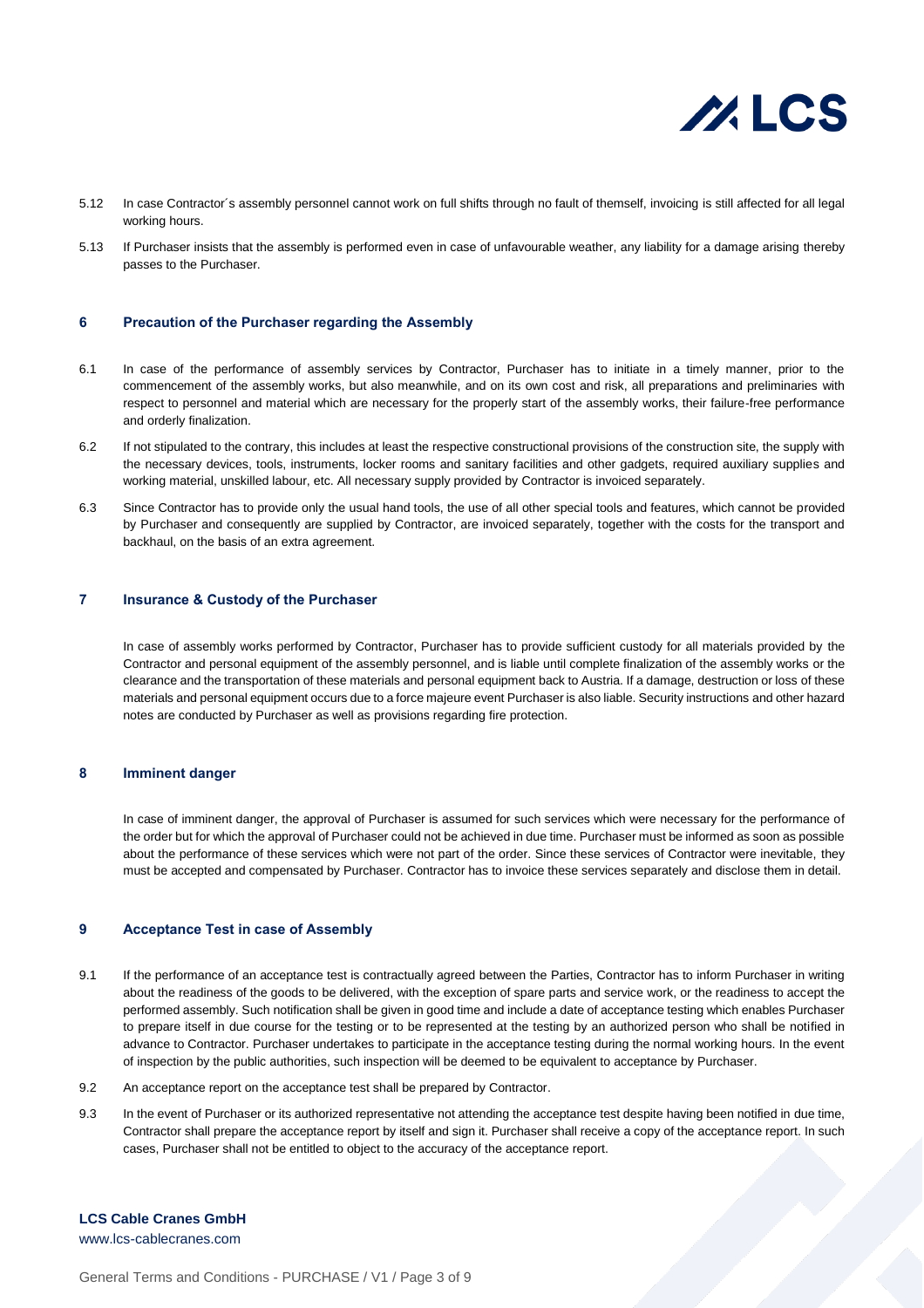

- 9.4 Purchaser shall bear all costs (personnel costs, costs for equipment, material, auxiliary supplies) incurred in connection with the acceptance test performed.
- 9.5 If only immaterial defects (defects that do not significantly impair the function and/or purpose of the goods delivered or the assembly) are detected during the acceptance test, the goods delivered or the assembly performed will, at all events, be deemed accepted.
- 9.6 If material defects are detected during the acceptance test, Contractor shall remedy such defects without delay. After remedying, Purchaser shall receive a notice of remedying and a new acceptance test shall be performed as well as a new acceptance report prepared by Contractor.
- 9.7 With receipt of the acceptance report or the operation and maintenance manual, Purchaser declares to have fully and adequately informed itself and its employees about the handling, operating, product-related use and maintenance of the goods delivered, or the assembly performed.

#### **10 Price & Taxes**

- 10.1 Unless otherwise agreed, all prices shall be in Euro, ex works of Contractor, exclusive of Value added tax (or similar taxes, dues, and duties), documents and packaging. If the Parties decide that Contractor shall arrange the transportation of the goods to Purchaser based on the selected INCOTERM, the costs for transportation are to be received by Contractor prior to actual delivery.
- 10.2 Where applicable, Contractor will charge Value added tax and other government levies in accordance with applicable (international) laws and regulations, if necessary, retrospectively.
- 10.3 Unless agreed otherwise, the salary of the assembly workers during the normal working hours (which correlate to the legal weekly working hours) is included in the price for the assembly.

Not included in the price for assembly are:

- a) Travel costs of the assembly workers
- b) Arising accommodation allowance and overnight stays (including catering according to European standard)
- c) Costs arising due to subsequent amendments with regards to the material but also the time exposure
- d) Value added tax
- e) Work done besides the normal working hours.
- 10.4 Costs for maintenance, repair, spare parts, lubricants, diesel fuel and other consumables are not included in the price and must be borne by Purchaser separately.
- 10.5 Where withholding tax is applicable, Purchaser is obliged to inform Contractor respectively prior to the contract and Contractor is entitled to change the conditions of its quotation / proposal. A signed proof of payment by Purchaser of the withholding tax is mandatory. Purchaser is obliged to deliver this proof of payment to Contractor within 30 (thirty) days from payment of such tax. In case of delay or when the absence of this proof of payment leads to extra costs and/or non-deductible taxes for Contractor these costs will be charged to Purchaser.
- 10.6 When a contract is made with the prices being left open, the price shall be calculated on the basis of the sales price valid on the day of delivery or the price valid at assembly.

# **11 Payment & Ownership**

11.1 Payments shall be made in compliance with the agreed conditions of payment. Unless specific conditions of payment have been agreed upon, one third of the price shall be due immediately after entering into the contract, one third after half of the delivery period has lapsed, and the rest upon delivery. All invoices shall be paid within 30 (thirty) days after the invoice date, except the payment of the first invoice which is due immediately after invoice date.

# **LCS Cable Cranes GmbH**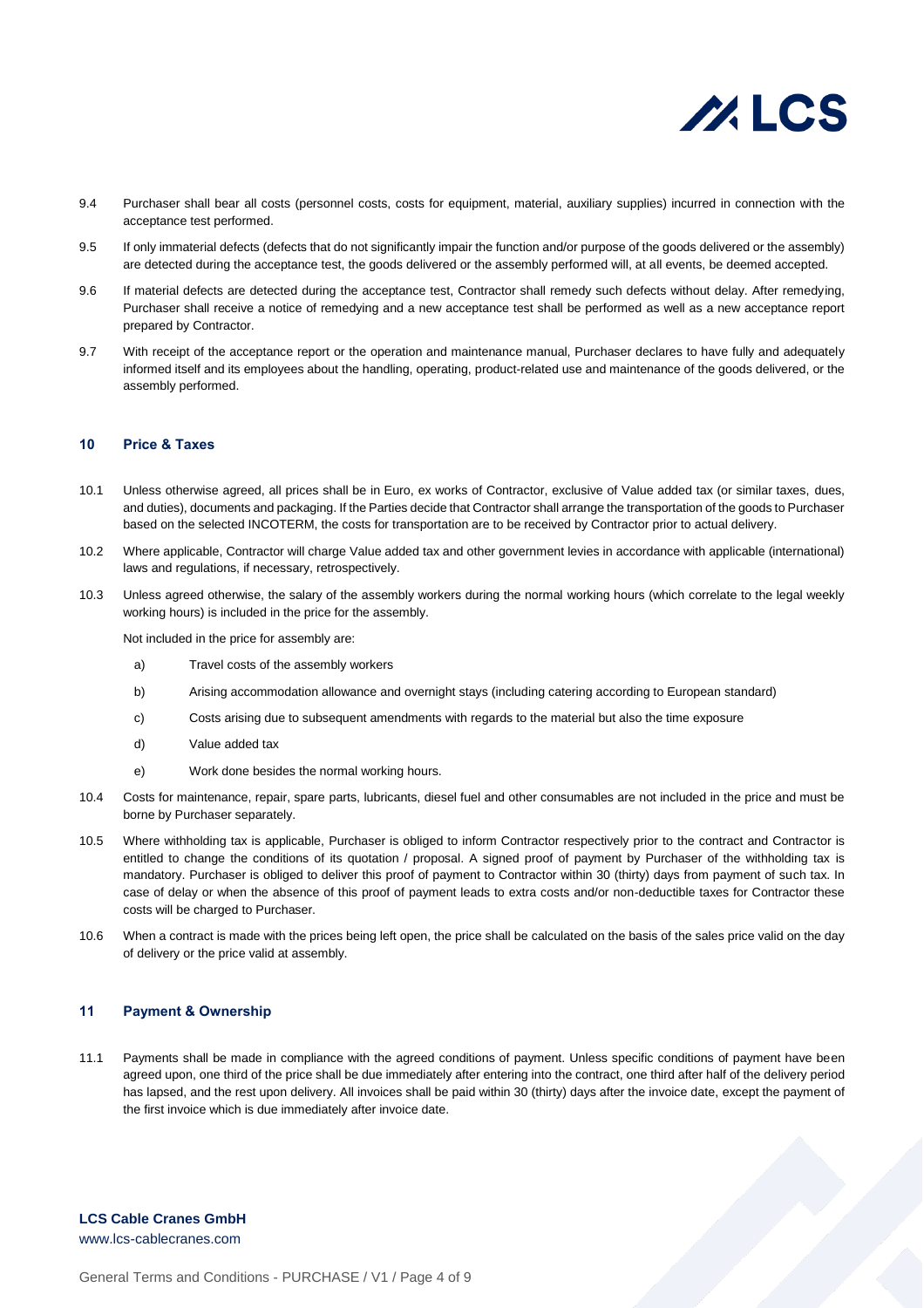

- 11.2 With respect to the assembly Purchaser is obliged, if Contractor so requests, to make a sufficient down or partial payment prior to deployment of the manpower or during the assembly works. Payment of such an invoice must be made in full immediately after receipt of the invoice. All other invoices relating to the assembly are issued by Contractor at the end of each calendar month and shall be paid by Purchaser within 30 (thirty) days from invoice date.
- 11.3 Purchaser shall not have the right to withhold payments due to warranty claims or any other counterclaims that Contractor has not accepted.
- 11.4 If Purchaser defaults on one of the agreed payments or any other performance, Contractor may either insist on the performance of the contract and
	- a) postpone compliance with Contractor's own obligations until Purchaser has paid the arrears in payment;
	- b) use a reasonable extension of the period of delivery or performance of assembly;
	- c) call for the immediate payment of all outstanding amounts and related costs (both judicial and extrajudicial) in case of a delay in payment for more than 1 (one) month – without obligation to give prior notice;
	- d) pursuant to § 456 of the Austrian Commercial Code (UGB) charge the legal rate of interest in the amount of 9.2 percentage points above the base rate, whereas the base rate that applies on the first calendar day of each half year is decisive for the respective half year;

or announce its withdrawal from the contract, granting a reasonable respite.

- 11.5 In any event, Purchaser shall refund to Contractor all dunning and collection costs arising as a further damage to Contractor on account of the delay.
- 11.6 Any other claims of Contractor against Purchaser, due to Purchaser's delay, than those listed in Article 11 shall be precluded.
- 11.7 Contractor shall reserve the ownership in the object sold until Purchaser has met all financial obligations. Purchaser shall comply with all required measures to safeguard the reservation of ownership (especially to insure the object sold on its own costs against all damages including disruption of a machine and theft until Purchaser has achieved full ownership of the object sold; claims out of the insurance are assigned to Contractor). Without the prior written approval of Contractor Purchaser may not make any alterations to the goods until Purchaser has met all financial obligations. Contractor is entitled to document Contractor's ownership on the outside of the delivery item. In case of attachment or another form of recourse, Purchaser shall have to claim Contractor's ownership and to inform the latter without delay.

# **12 Warranty**

- 12.1 Contractor shall warrant for any defects in the design, the workmanship and the material provided and fitted by him, which appear within 12 (twelve) months as of the date at which the operating permit is granted, at the date as of the delivery, in case of agreed assembly by Contractor as of the end of the assembly work. Warranty is due independent as to whether the defect already existed at the time of handed over or not. The rule on presumption in accordance with § 924 of the Austrian General Civil Law Code is precluded.
- 12.2 Purchaser must inform Contractor immediately and in writing of any defects that have appeared to preserve its warranty claim. Defects that appear within the time frames indicated in Art. 12.1 and of which Contractor is informed without delay, may still be claimed in court by Purchaser one year after expiry of the period indicated in Art. 12.1.
- 12.3 If Contractor must warrant for defects in accordance with the aforementioned provisions, it shall comply with its warranty obligation at its choice by repairing or replacing the defect. Other means of warranty for remediable defects shall be precluded. Cancellation of the contract for non-remediable defects shall be precluded.
- 12.4 During the warranty period as stated in Art. 12.1 the Contractor shall bear the costs for its specialists for their repair or replacement work performed at construction site. Purchaser shall bear the travel costs and accommodation and catering costs for the Contractor´s personnel performing replacement or repair work at any place other than the factory of the Contractor in Austria.
- 12.5 During the warranty period as stated in Art. 12.1 the Contractor shall bear the costs for the necessary parts / components to be repaired or replaced at construction site. Purchaser shall bear the costs for transport and import of these necessary parts / components. Upon Contractor´s request, Purchaser shall immediately send any defective component, which is replaced by Contractor, at its own costs to Contractor, at Contractor´s premises in Austria. The replaced components shall become Contractor´s property.

# **LCS Cable Cranes GmbH**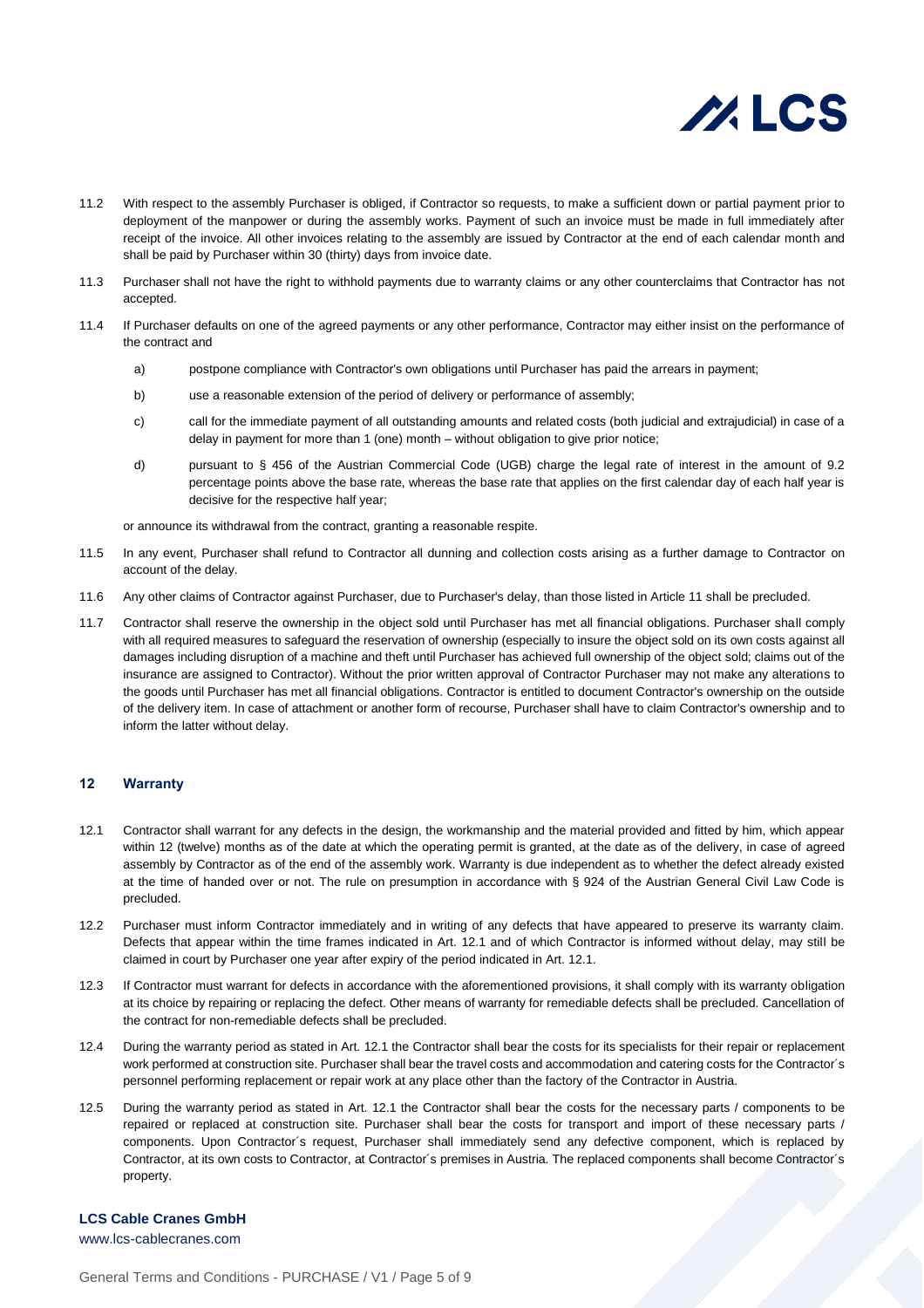

- 12.5.1 Warranty is due independent as to whether the defect already existed at the time of handed over or not. The rule on presumption in accordance with § 924 of the Austrian General Civil Law Code is precluded.
- 12.6 When delivering used components and used systems, Contractor shall not provide any warranty.
- 12.7 The warranty obligation does not apply to defects that arise due to non-compliance with applicable operating conditions, service and maintenance conditions, improper treatment, inappropriate maintenance, inappropriate use, or normal wear. Warranty does not extend to defects due to force majeure, excessive soiling, fire and other external impact.
- 12.8 The warranty obligation shall cease if a person not expressly authorized by Contractor makes any changes and/or repairs on the delivered or assembled system. If the repair was performed by a qualified person, and Purchaser can prove that the repair is not the reason for the subsequent defect, the aforementioned stipulations shall not apply.
- 12.9 If a system is produced according to design data, surveying reports, drawings or other information provided by Purchaser, Contractor shall not be obliged to warrant for the correctness of this information, but only for the workmanship on the basis of this information. Nor shall Contractor be obliged to check instructions by Purchaser, or documents provided by Purchaser, for their correctness. However, Contractor's duty to warn regarding obviously incorrect instructions/documents shall continue to apply.
- 12.10 If Contractor has fitted components provided by Purchaser, Contractor's warranty obligation shall only extend to the fitting work but not to the components/the material. Contractor shall not be obliged to examine the component provided by Purchaser/the material provided by Purchaser for its fitness. However, Contractor's duty to warn regarding obviously unfit components/materials shall continue to apply.
- 12.11 If components must be disassembled and assembled for improvements pursuant to Art. 12.5, Purchaser shall bear the costs thereof, if the assembly was not part of the contract.
- 12.12 An improvement pursuant to Art. 12.4 or 12.5 does not extend the warranty period for the entire system. The warranty period for repaired or replaced components or for improvement work shall be 6 (six) months, in any event, as of the making of the improvement or the replacement, without the foregoing restricting Art. 12.1. The rule on presumption according to § 924 of the Austrian General Civil Law Code shall be precluded.
- 12.13 Purchaser shall bear the costs for downtime, loss of business, loss of revenue, any penalties, loss of profit or any other indirect or consequential loss or damage itself.

#### **13 Damages**

- 13.1 The mere appearance of a defect within the period indicated in Art. 12.1 does not give rise to a breach of contract.
- 13.2 Defectiveness:

Contractor shall not have any obligation to damages, in addition to the warranty obligation, for any defects of the deliveries or performances.

- 13.3 Consequential Damage of Defects:
- 13.3.1 Contractor shall not be liable for any damage that was impossible to anticipate as a possible consequence of a breach of contract at the time of entering the contract.
- 13.3.2 Outside the scope of the Austrian Product Liability Act (Produkthaftungsgesetz), Contractor is only liable where intention or gross negligence of Contractor can be proven, and only in accordance with legal provisions.
- 13.3.3 Contractor´s liability for slight negligence and compensation for consequential damage, damage for purely pecuniary damage, indirect damage, loss of production, financing expenses, cost of replacement energy, loss of energy, data or information, lost profit, savings not made, loss of interest and damage arising from third-party claims against Purchaser shall be excluded.
- 13.3.4 All claims for damages shall be excluded in the event of any conditions for assembly, commissioning, and use (as may be contained, e.g., in operating instructions) or requirements for admission or approval by the authorities not being met by Purchaser.
- 13.3.5 If penalties are stipulated, any claims in excess thereof which are based on the same grounds as such penalties shall be excluded.
- 13.4 The liability of Contractor is, in principal, limited with twice the contractual amount as agreed between the Parties on the date of entering into the contract, however with the maximum insurance coverage for the respective damage. All possible legal liability claims of Purchaser are compensated with this cap; the monetary cap is not pledged in addition to the legal liability.

# **LCS Cable Cranes GmbH**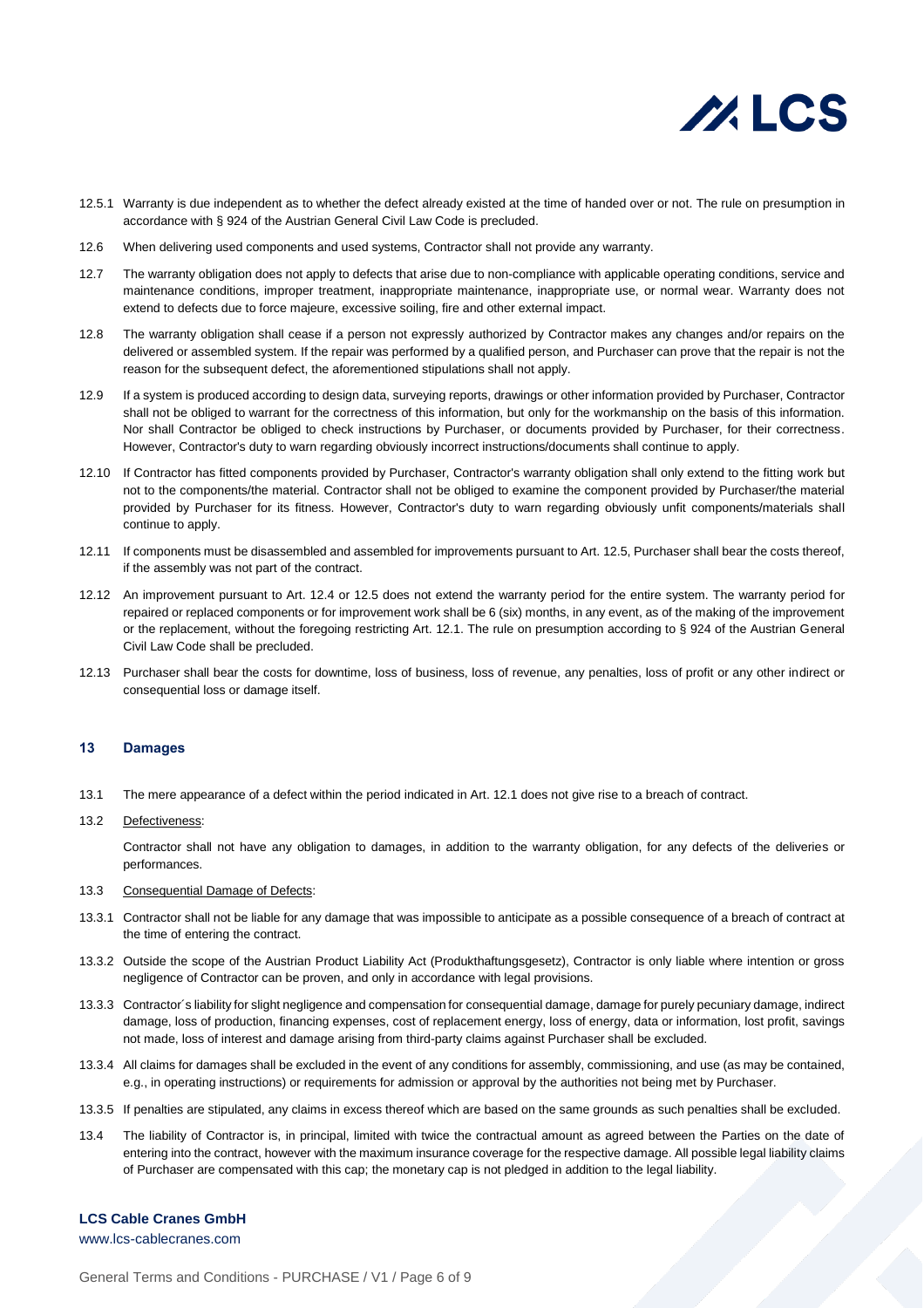

- 13.5 Any and all claims of Purchaser against Contractor, on whatever legal grounds and under whatever title, shall be governed by the provisions of Art. 13 with final effect and such provisions shall also apply to all of Contractor's employees, subcontractors and subsuppliers.
- 13.6 Product Liability

The delivered item provides only the safety that may be expected based on the respectively valid admission regulations, acceptance tests and operating regulations.

#### **14 Termination**

- 14.1 Each Party may terminate the Contract by written notice to the other Party due to the following reasons:
	- The other Party breaches an essential term or condition of the contract by an act or omission and does not remedy such a breach within a grace period of 14 (fourteen) days.
	- The other Party or its parent company is or becomes insolvent or bankrupt.
	- The other Party or its parent company stops or suspends its operation, or sells a substantial part of its business, or a trustee or liquidator is appointed for a part or all of the assets of the other Party or its parent company.
- 14.2 Purchaser may terminate the contract by written notice to Contractor if Contractor does not deliver the goods or does not perform the assembly as agreed in the contract. The same applies if Contractor, upon request of Purchaser, does not provide adequate evidence in a timely manner that it is capable of acting. A termination is only valid if Contractor does not remedy the breach within a grace period of 14 (fourteen) days.
- 14.3 Contractor may terminate the contract by written notice to Purchaser if Purchaser does not pay a contractual invoice when due and does not remedy such breach within a grace period of 14 (fourteen) days.
- 14.4 In case of termination due to Art. 14.1, 14.2 or 14.3 Contractor shall be paid immediately for all the goods and contractual services, which were delivered or performed until termination to the satisfaction of both Parties. However, Contractor shall also be entitled to demand that products and/or parts thereof already delivered shall be returned.
- 14.5 The termination is effective from the day which the terminating Party states in the termination notice (which may not be prior to the date of the termination notice; in case no date is mentioned the termination is effective from the day the other Party receives the written notice).

# **15 Force Majeure**

- 15.1 Contractor shall be released from its responsibility for full or partial non-performance of its obligations if such non-performance is the consequence of a Force Majeure event, including but not limited to: flood, fire, earthquake and other natural disasters, war or military operations, resolutions or decrees of the government in country of deployment, confiscation, embargo, prohibition of foreign-currency transfers, riot, absence of means of transport, sinking of ship, plane crash, general dearth of supply goods, or restrictions of energy consumption.
- 15.2 Each Party shall immediately inform the other Party about the existence of such a Force Majeure event to prevent the enlarging of any loss. The consequences of such a Force Majeure event regarding the obligations of the Parties are determined by Art. 5 and 11. Immediately upon cessation of the Force Majeure event each Party shall take all necessary steps to resume performance of its obligations.
- 15.3 If a Force Majeure event lasts for a period of 90 (ninety) consecutive days, either Party may terminate the contract by giving 30 (thirty) days prior written notice.
- 15.4 Any amount due by Purchaser to Contractor in accordance with the contract prior to the date of occurrence of Force Majeure shall be paid independently of occurrence of said Force Majeure. If any such circumstance directly affect fulfilment of the obligations in time stipulated by the contract, this term should be shifted adequately for the validity period of the corresponding obligation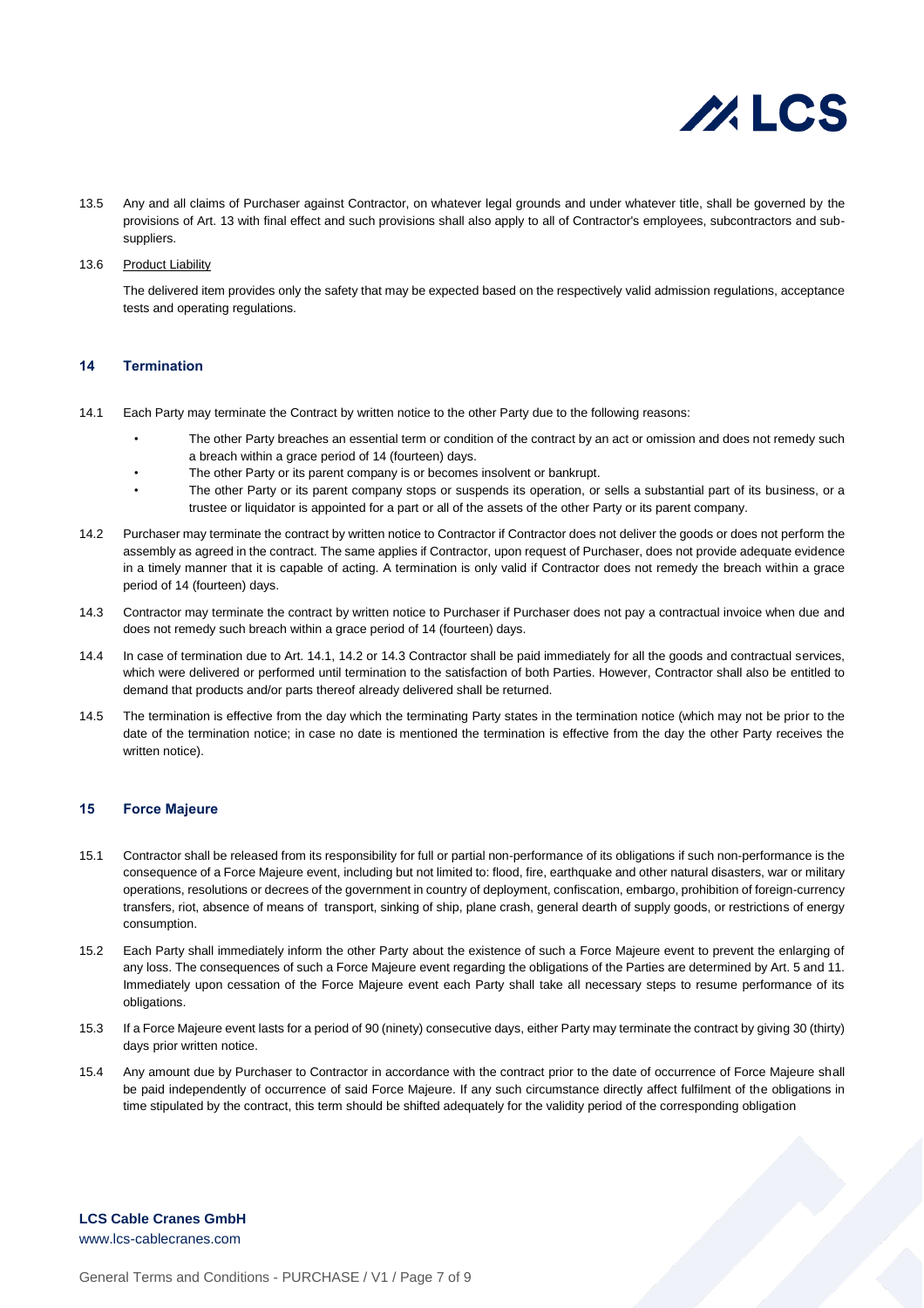

#### **16 Quality, Safety and Environment**

Purchaser shall provide records or other documents which shall prove that Purchaser operates according to the quality management system ISO 9001, the safety management system ISO 45001 and the environmental management system ISO 14001, or a similar system.

#### **17 Place of Jurisdiction, Applicable Law, Place of Performance**

- 17.1 These Terms and Conditions and all rights and obligations under contracts between Purchaser and Contractor shall exclusively be governed by and construed in accordance with the laws of Austria.
- 17.2 The Convention of the United Nations on Contracts for the International Sale of Goods of 11 April 1980, Federal Law Gazette 1998/96, shall expressly be precluded.
- 17.3 All disputes shall be settled by negotiations between the Parties. If the Parties do not come to a settlement within 3 (three) months, the dispute shall be submitted to the exclusive jurisdiction of the court with competences for Contractor's principal place of business. Contractor may, however, also resort to another court with jurisdiction for Purchaser.
- 17.4 The contracting Parties may also agree that an arbitral tribunal has jurisdiction.
- 17.5 Contractor's principal place of business shall be the place of performance for deliveries and payments, also if the transfer is agreed to be in a different place.

#### **18 Confidential Information & Data Storage**

- 18.1 All rights to the data, which a Party provides to the other Party for performance of the contract, remain with the delivering Party. The receiving Party may use the documents and all related information only to fulfil the contract.
- 18.2 Purchaser declares its express consent to the storage of all data (e.g. plans, drawings, technical documents, software) relevant to the business relationship and processing of the orders placed and/or to the delivery commitments.
- 18.3 Any personal data transmitted shall be solely stored and used for the purposes of the contractual relationship and, to the extent which is necessary for the performance of the contract, shall also be passed on to any cooperation partners/vicarious agents involved during the course of the performance of the contract. Purchaser declares its consent thereto. Thus, transfer of personal data shall be on a voluntary basis. Purchaser has the right to have personal data erased at any time (right to revoke).
- 18.4 The data shall not be made available to any uninvolved third party.
- 18.5 To the extent that personal data is stored or otherwise processed, such storage or processing shall be performed in compliance with the relevant data protection laws.